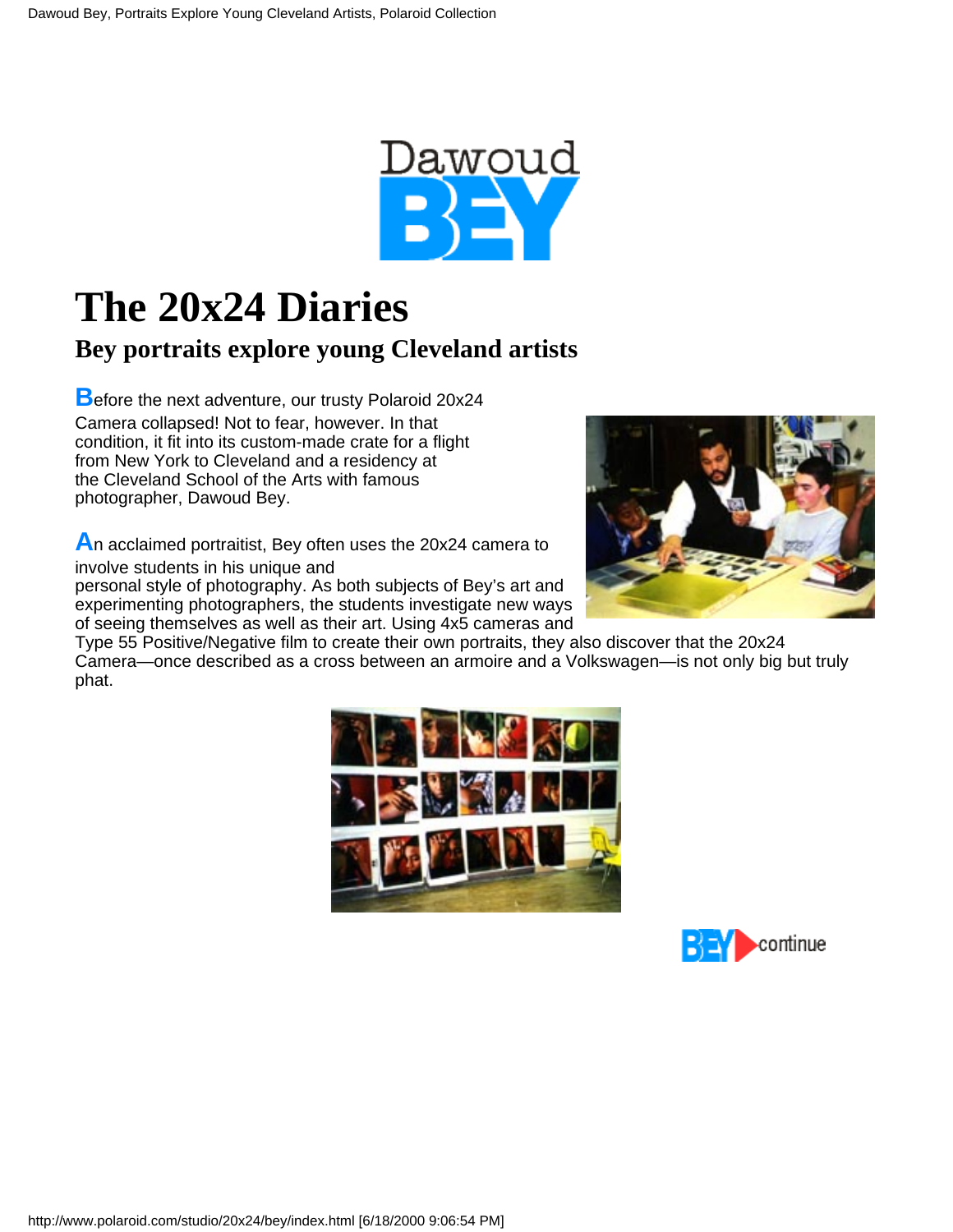

**The seven larger-than-life size Polaroid portraits shown here are part of an exhibition at the Cleveland** Center for Contemporary Art that featured work produced by Bey during the project. Each piece, composed of 20"x24" Polaroid prints on a series of panels, reveals something of one's interior life, a common yet deeply individual dimension, that emerges when Bey interacts with his subjects.



**I**n Queens, where he grew up, Bey had little experience with art until he inherited an old Argus C3 Range Finder as a teenager. Taking pictures of people in Central Park provided a way to explore his own identity and reflect on the lives of others. Since then he has focused his camera on urban teenagers, mostly African-Americans, depicting, encouraging and confronting them with the wheeled 20x24 colossus for the past six years.



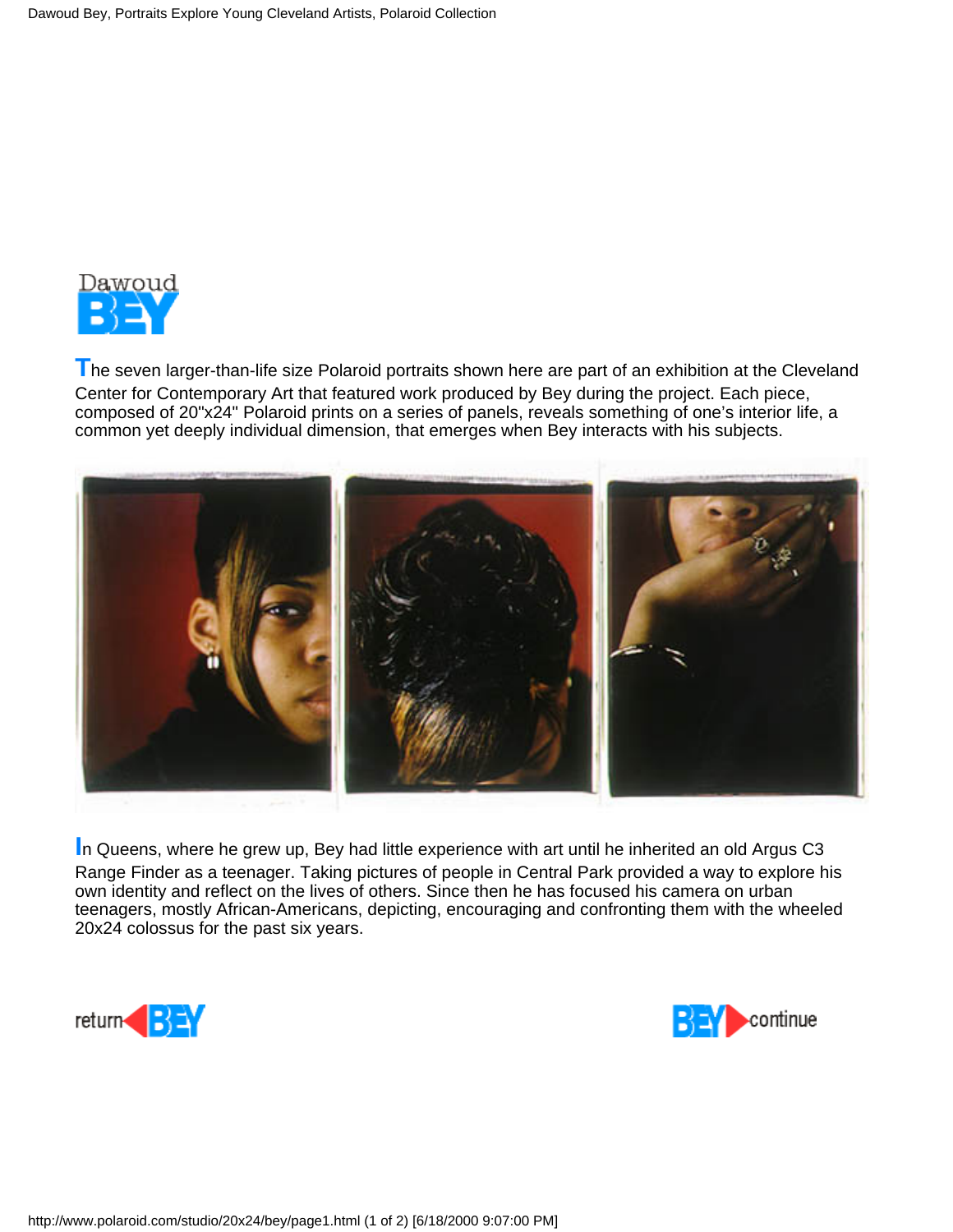

**B**eginning with *Harlem U.S.A*., his first series of documentary style street portraits taken in the 1970s, he has moved toward greater interaction with his subjects. The triptychs shown here present separate but integrated portrait views—the back of a head, hands at rest, two sides of a face composed and reflective or curious and inquiring—pieced together for a deeper look into each subject.



**"I**n Cleveland, I wanted to move the work in another direction," says Bey. "I felt like I had accomplished what I wanted to in the earlier work where the images were more continuous. I never want to know exactly what I'm going to do before I get to the studio; once I start to feel like I know, it's time to shake things up."



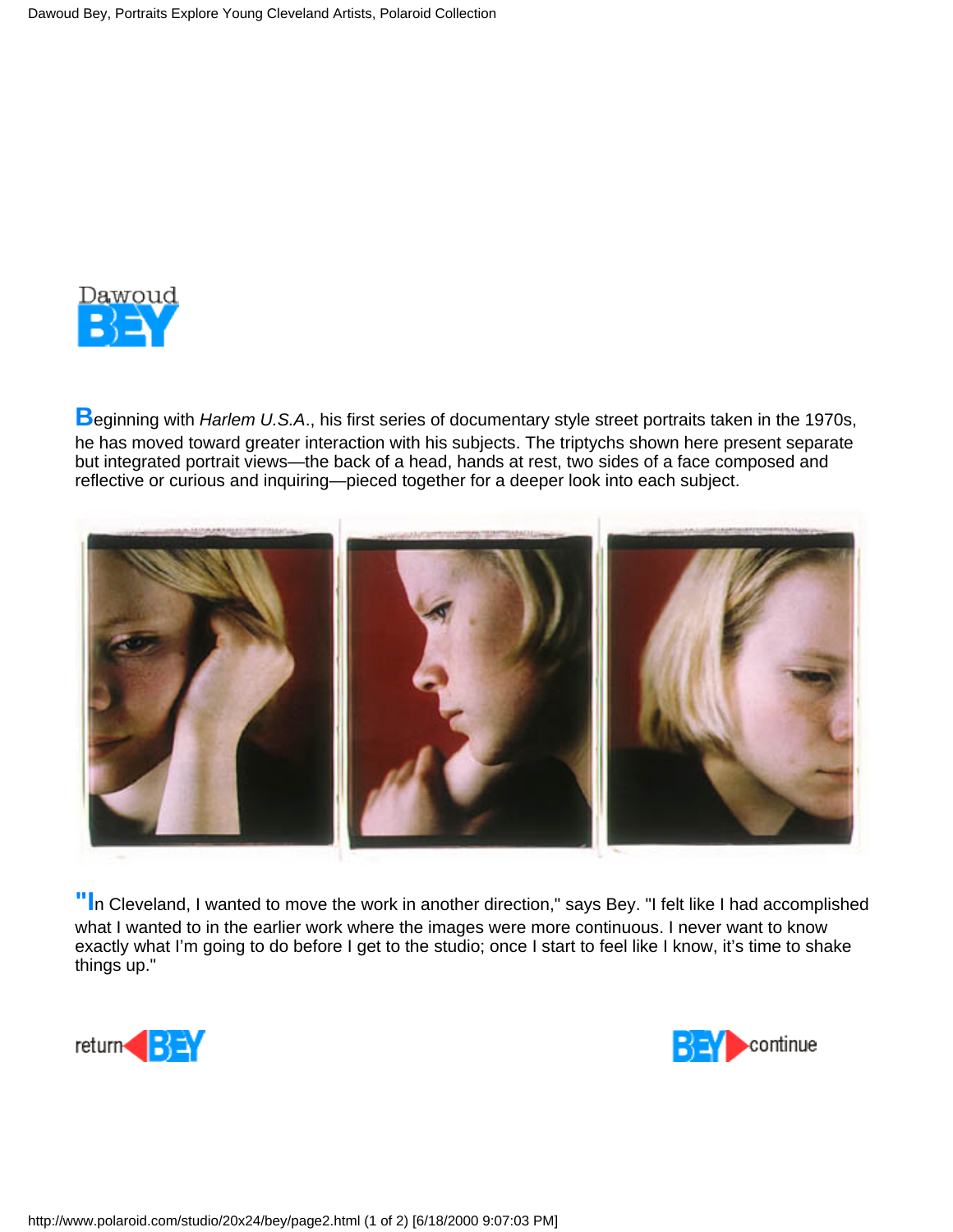

**H**e decided he wanted to begin to create a sense in the photographs of the camera moving around the subject, looking for different aspects through which to describe the person physically, formally, and psychologically.



**"W**hat's actually happening during the making of the photographs is that the subjects are moving in front of the camera, since the Polaroid 20x24 camera in a studio context is restricted by the placement of lights and the available space. In order to create that sense of shifting and moving around the person, I move them instead."



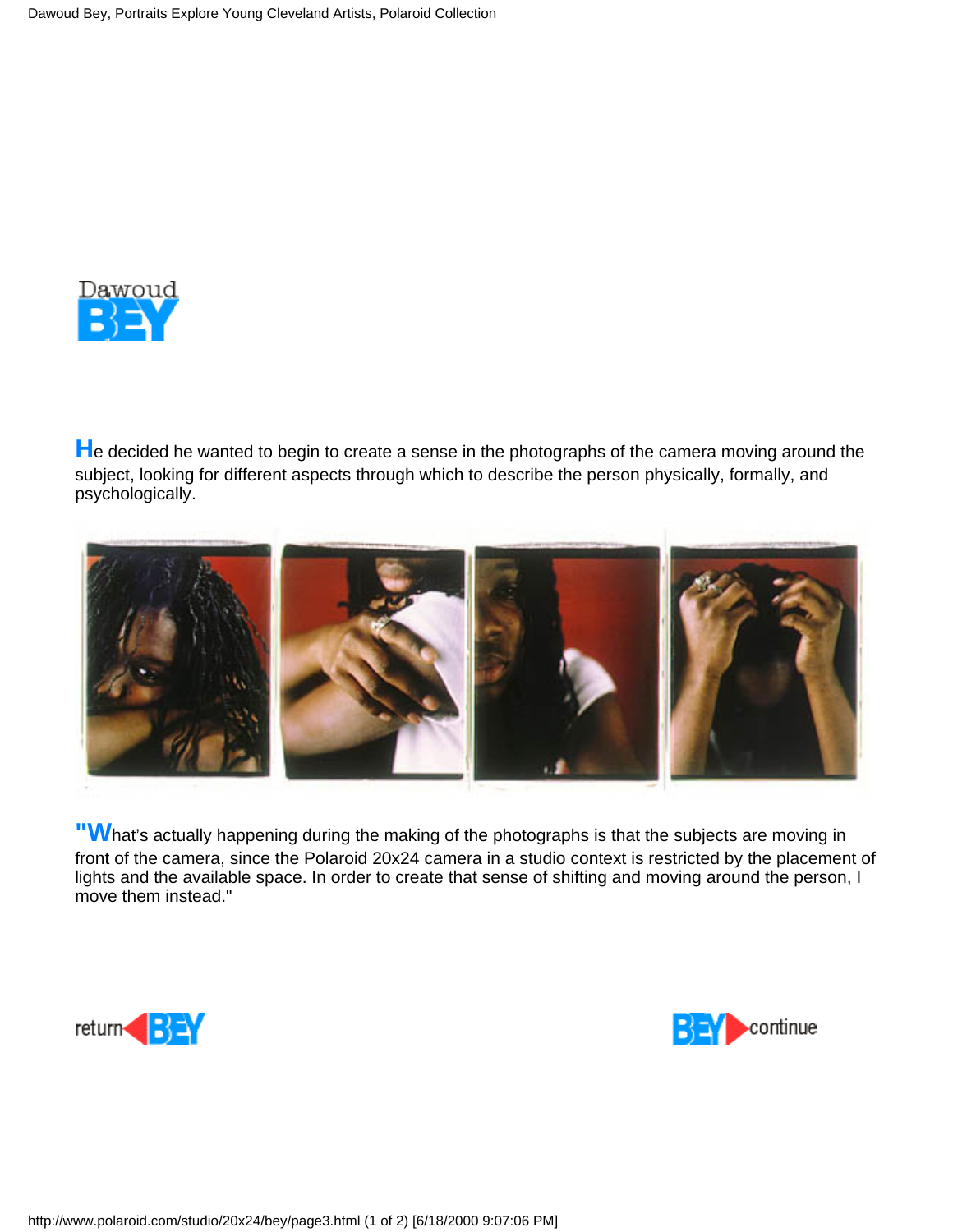

**B**ey's multiple images are a reaction to the limitations of single images in describing human experience. The challenge of the Cleveland work was to make something that had the psychological resonance he aims for, while also making individual images that worked formally when put together.



**I**n using teenagers as the ongoing subjects for his work, Bey says he wants to suggest—contrary to popular stereotypes—that teenagers are actually complex and engaging people.



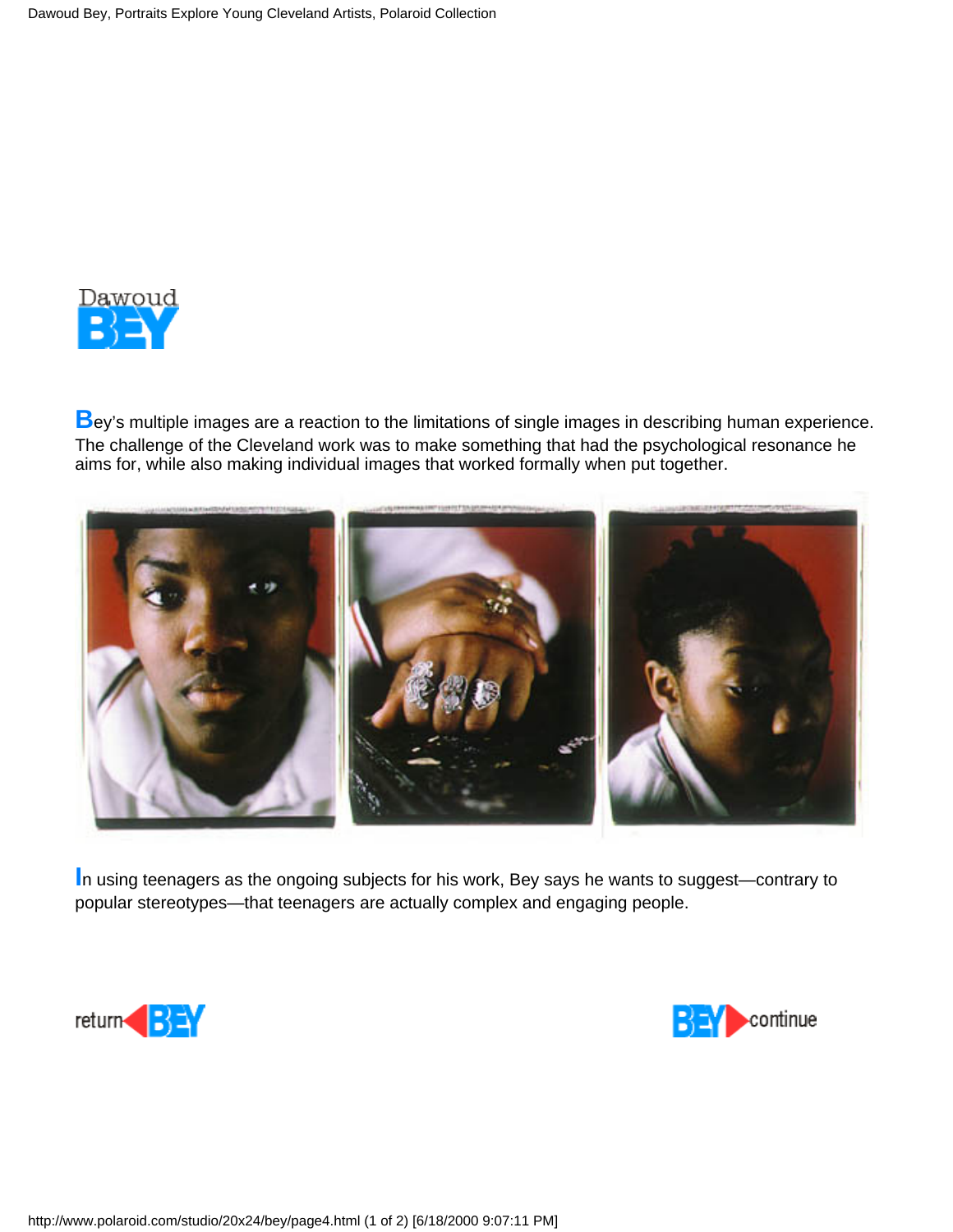

**"D**uring the projects, I try to get the students to become critical consumers of visual images and, certainly, to begin thinking about the portrait—and representations of human experience in photographic form—in a more critical way," he says. "By being the subjects of my work, they are able to examine the differences in how they see themselves and how I as an artist perceive and represent them.



**"W**e also examine the ways in which stereotypes are created in photographs and popular media, and look at the differences in how photographs function when they are made as personal keepsakes and how they function in the public arena. For instance, the students are aware that the photographs they are making are going to be shown at some point. I get them to think about how this influences the choices they make."